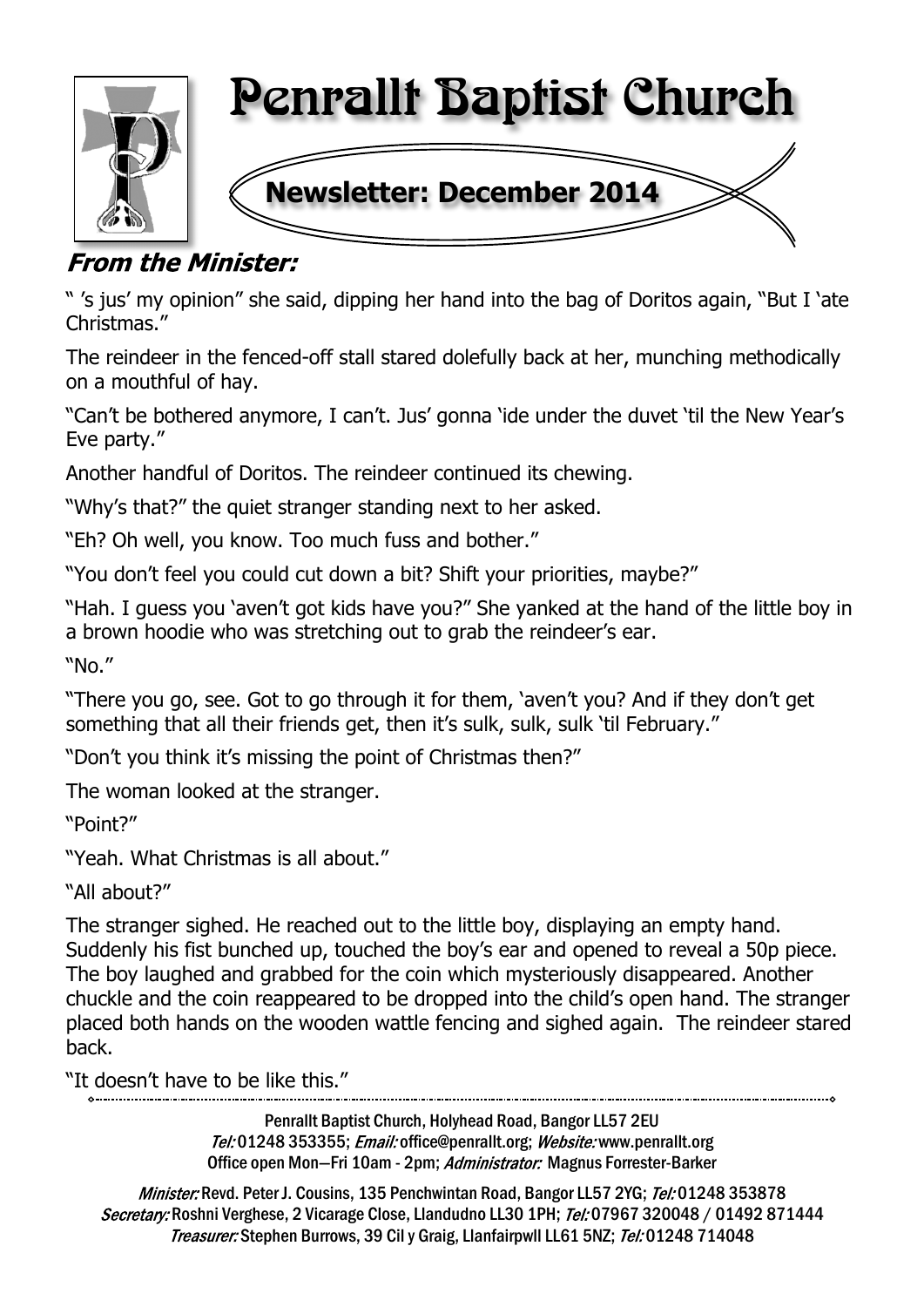"What doesn't?"

"Life."

"Call this living?" she produced a hanky from her pocket and wiped her son's nose.

"But that's why he came, isn't it? To turn the daily grind into something better. Magical. Alive."

"Who? Santa?"

"No! Jesus."

"Oh him. Na. Not religious, me. No time for that nonsense."

"Why is God loving you nonsense?"

She took a few more Doritos and handed the rest to the boy who thrust his hand into the bag eagerly.

"I'm fine without it."

"But you just said you were fed up."

"Well, yeah. But that's not my fault is it?"

"I didn't say it was. I just said it could be better. Jesus came to put it right."

"Put what right?

"The world."

"Then 'e's not making a very good job of it is 'e?" and for the first time the woman threw back her head and laughed.

"He could make it better for you."

"God love him. I wish he would."

The stranger looked steadily at her and for the first time they exchanged a gaze.

"When you meet Jesus your life changes. That's why he came."

"All that dying on the cross and stuff?"

"Part of the package. He's the real deal."

"Saviour of the world you mean?"

"More especially: your Saviour."

The woman suddenly lunged out, just in time before the little boy crammed a crisp into the reindeer's open mouth. When she turned round the stranger had gone. On the other side of the town square a brass band struck up and a choir of local church folk, wrapped up heavily against the cold, prepared themselves to sing.

"Come on," she said, pulling the boy by his collar, "let's go listen to the singing."

And across the square voices rang out.

"Joy to the world, the Lord is come! Let earth receive her King: Let every heart prepare Him room, And Heaven and nature sing."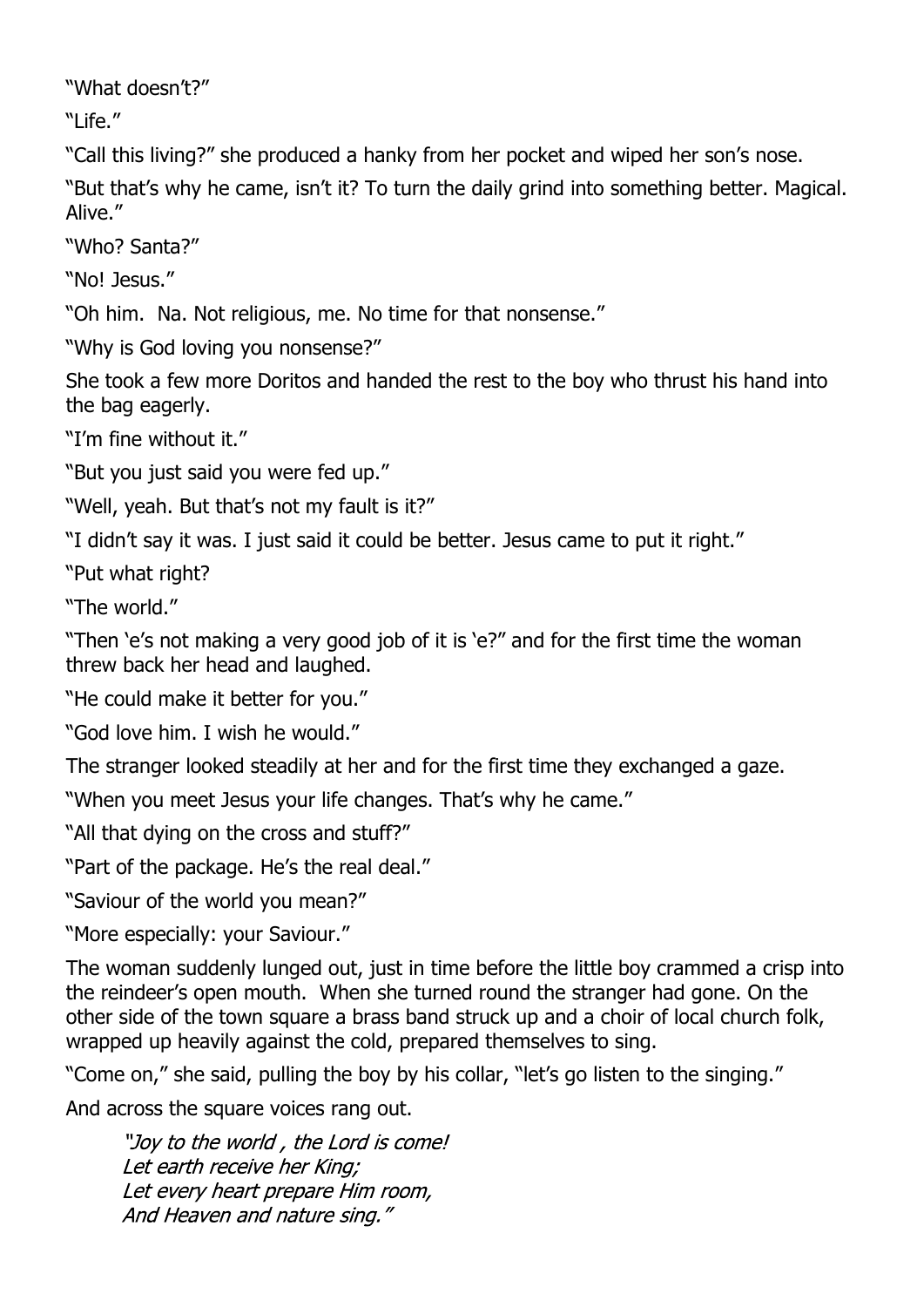I hope you know God's blessing and peace this Christmas. Please get involved in Penrallt's Christmas programme and enjoy.

Peter

# **Services This Month:**

#### **7 December**

10:30am Speaker: Peter Cousins **Cleansing Freedom** Mark 1:40-45 (It is possible that Roger Borlace will preach instead - see below)

6:00pm Communion Service. Speaker: Joan Beer. **The discipline of waiting**

Isaiah 40:1-11, 31

## **14 December**

10:30am Sunday School Christmas Service.

Our annual Christmas service with the help of the Sunday School team and children.

6:00pm Upper Bangor Community Carols by Candlelight Service.

Once again we have invited the community groups from the Canolfan to share the evening with us. This makes for a different style of service so please do not expect the traditional format. We will have Bangor Community choir, the Facer family from the music shop and Cor Aelwyd JMJ performing, as well as our own ensemble. It is a wonderful evening. Don't miss it.

## **21 December**

10:30am Speaker: Jon Stammers.

Jon will be preaching while Ceri and team hold activities for the children in the hall. 6:00pm Christmas Café Church in the Canolfan (enter by the side entrance please). An informal service around tables with carols, activities, readings, prayers.

## **25 December**

10:30am Christmas Day Service led by Bob Woods. Would all the children please bring one Christmas present to show.

## **28 December**

10:30am Family Service led by Geoff Birch.

6:00pm Testimony Service led by Andrew March. Please come prepared to contribute something of what God has done for you in 2014.

# **Our Speakers in December**

All our speakers/leaders this month are members of Penrallt. **Peter Cousins**, our minister, is currently expecting to be called for surgery in Liverpool, and will be on sick leave for six weeks after his operation. **Roger Borlace** and **Geoff Birch** are retired ministers, **Jon Stammers** has a PhD from Bangor University, maintains links with the college and shares household duties with his wife, Deb. **Bob Woods** is a professor of Bangor University in the Psychology department. **Andrew March** is retired, and a deacon of Penrallt.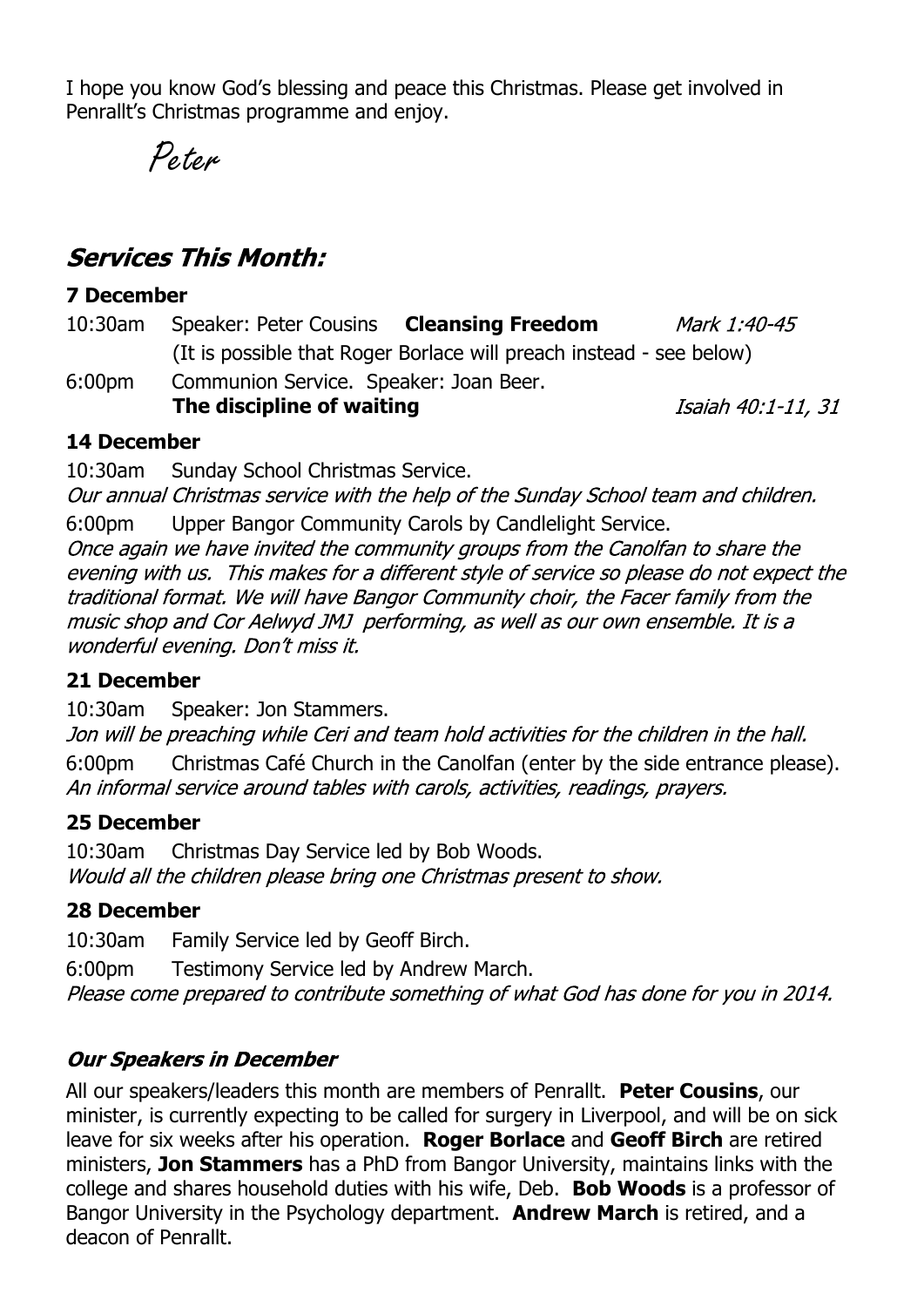# **Serving the people of God elsewhere:**

The following members of Penrallt will be preaching or leading services at other churches this month. Please remember them in your prayers.

- Sunday 7 Rob Brook leading and preaching at Trefdraeth parish church
- Sunday 14 Elaine Green preaching at Castle Square, Caernarfon; Rob Brook leading and preaching in Llanfinnan (Talwrn) at 9am and in Gaerwen at 10am (with a mad dash between them!)
- Sunday 30 Elaine Green preaching at Holyhead English Presbyterian; Rob and Nancy Brook helping lead a family Christmas service in Gaerwen

If you will be ministering to other congregations and would like to be included in this list in future months, please send details to Magnus in the church office.

# **Dates For Your Diary:**

| <b>Monday 1</b>     | 7:30 <sub>pm</sub> | Deacons' meeting.                                   |
|---------------------|--------------------|-----------------------------------------------------|
| <b>Wednesday 3</b>  | 10:30am            | Men's prayer meeting followed by coffee in Options. |
| <b>Friday 5</b>     | 2pm                | Pastoral Care Team meeting.                         |
| <b>Saturday 6</b>   |                    | Bangor Christmas Festival on the High Street.       |
| <b>Wednesday 10</b> |                    | Bangor University Carol Service in the Cathedral.   |
| <b>Monday 15</b>    | 10:30am            | Church walk.                                        |
| <b>Friday 19</b>    | $6-7$ pm           | Carol Singing at Morrisons for Christian Aid.       |
| 18th - 28th         |                    | Christmas Tree event in the Cathedral.              |

Further details of most of these events can be found in the Noticeboard section later in this newsletter.

# **News of People:**

Congratulations to **Mim Rees** and **Ronnie Winter** on their engagement.

We are sorry that **Bernard Malone** suffered a massive stroke towards the end of November and at the time of going to press is still critically ill in Ysbyty Gwynedd.

**Roshni**'s daughter Emma and son-in-law Thierry had a baby girl, Leah. However we offer the family our condolences on the death of Roshni's mother in India. Our condolences too for **Anne Boyer** whose father died last month.

**Andrew March** and **Tammy Power** underwent operations and are recovering well. **Judy Stammers** had successful heart treatment. **Kate Wheatcroft** is recovering from a broken jaw. **Lesley Jackson** had a bad fall on holiday and hurt her back. **Phil McKenna** has had another stroke and spent time in hospital. **Cathy Fooks** underwent surgery but is awaiting further referrals after the biopsy. **Mandy Shanks** is currently back in hospital for further treatment following thyroid surgery in November.

One of our previous youth workers, **Tim Phipps**, has become engaged to Alla Kostyunina in Ukraine.

# **Children's Birthdays in December:**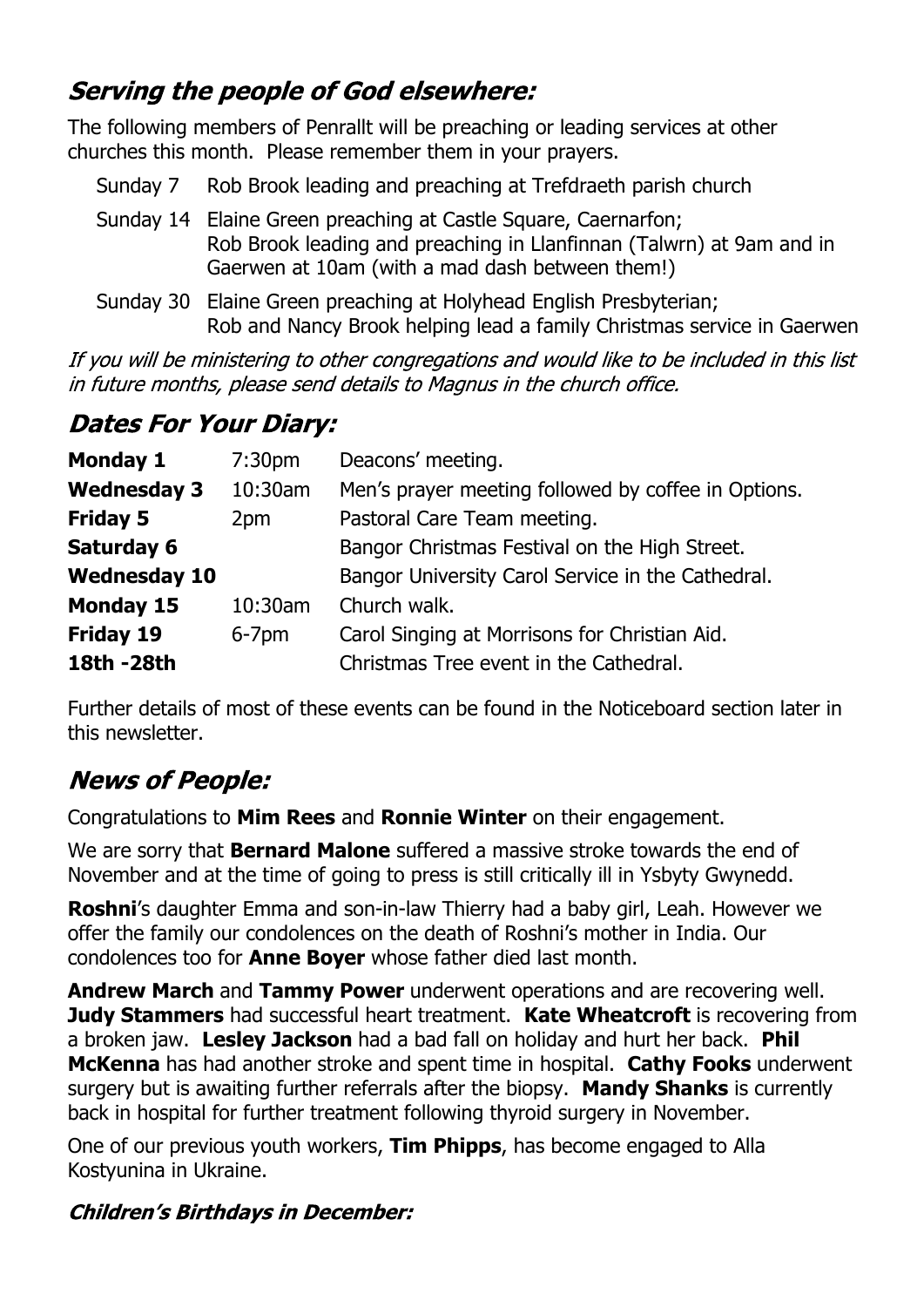# **Weekday Events:**

Please check with the contact people when there are meetings this month.  $HG = Home Group$ 

| <b>Day</b> | Time               | <b>Details</b>                                    | <b>Contacts</b>                            |
|------------|--------------------|---------------------------------------------------|--------------------------------------------|
| <b>Tue</b> | 8:00pm             | HG, Nilgiri                                       | Joan Beer (353874)                         |
| <b>Tue</b> | 7:30 <sub>pm</sub> | HG Tyddyn Isaf<br>(Menai Bridge)                  | <b>Magnus Forrester-Barker</b><br>(717570) |
| <b>Wed</b> | 2:00 <sub>pm</sub> | HG, Carers                                        | Carol Morris (208407)                      |
| <b>Wed</b> | 7:30 <sub>pm</sub> | HG, Bethesda                                      | Jon & Deb Stammers (602868)                |
| <b>Wed</b> | 7:30 <sub>pm</sub> | HG, Cymraeg                                       | Owen & Nia Evans (352634)                  |
| <b>Wed</b> | 7:30 <sub>pm</sub> | HG, Maes y Dref (pm)                              | Anne Collis (353173)                       |
| <b>Wed</b> | 7:30 <sub>pm</sub> | HG, Nomads                                        | Susan Cousins (353878)                     |
| <b>Wed</b> | 7:00 <sub>pm</sub> | HG, Students                                      | Delvin Varghese (07528 958150)             |
| <b>Thu</b> | $10:30$ am         | HG, Llanfairpwll (am)                             | Sue & Lawrence Moss (713793)               |
| <b>Thu</b> | 7:30 <sub>pm</sub> | HG, Llanfairpwll (pm)                             | Sue & Lawrence Moss (713793)               |
| <b>Fri</b> | 10:30am-12pm       | <b>Cheeky Monkeys</b><br>(parent & toddler group) | Joan Rymer (713003)                        |
| Fri        | 10:30am-12:30pm    | HG, Maes y Dref (am)                              | Anne Collis (353173)                       |
| <b>Sat</b> | 8:30am             | <b>Prayer Meeting</b>                             |                                            |

# Noticeboard:

# **◊ Bangor Needs Some Volunteers**

Bangor will be celebrating on December 6th, with live reindeer, children's craft activities, rides, Winter Wonderland, choirs and bands and stalls. Come, bring your friends and enjoy the day. The Cytûn puppets will be performing at 11:30am and 2:30 pm. Cytûn would like some help handing out leaflets at these times. If you have some time, Bryan Collis (07986929847) is still looking for volunteer marshals and help clearing up at 4- 6pm. Peter Cousins says: "I volunteered as a steward last year. I had a walkie-talkie, a high viz jacket and a great day out talking to people. I commend it to you."

# *◊* **Bible Unzipped**

Please note that Bible Unzipped is taking a break in December. The next session will be in January.

# **◊ Car Parking**

The car park next door to the church is now pay and display with no special rates for the disabled. Morrisons car park only allows you to park for two hours. We recommend that you use the School of Nursing car park on Sunday mornings. Morrisons say that they switch the cameras off to make the car park available to us on Sunday and weekday evenings after 6pm. (Morrisons is happy for you to park there on Sunday mornings and do your shopping after the service provided you register your car registration number at their information desk beforehand).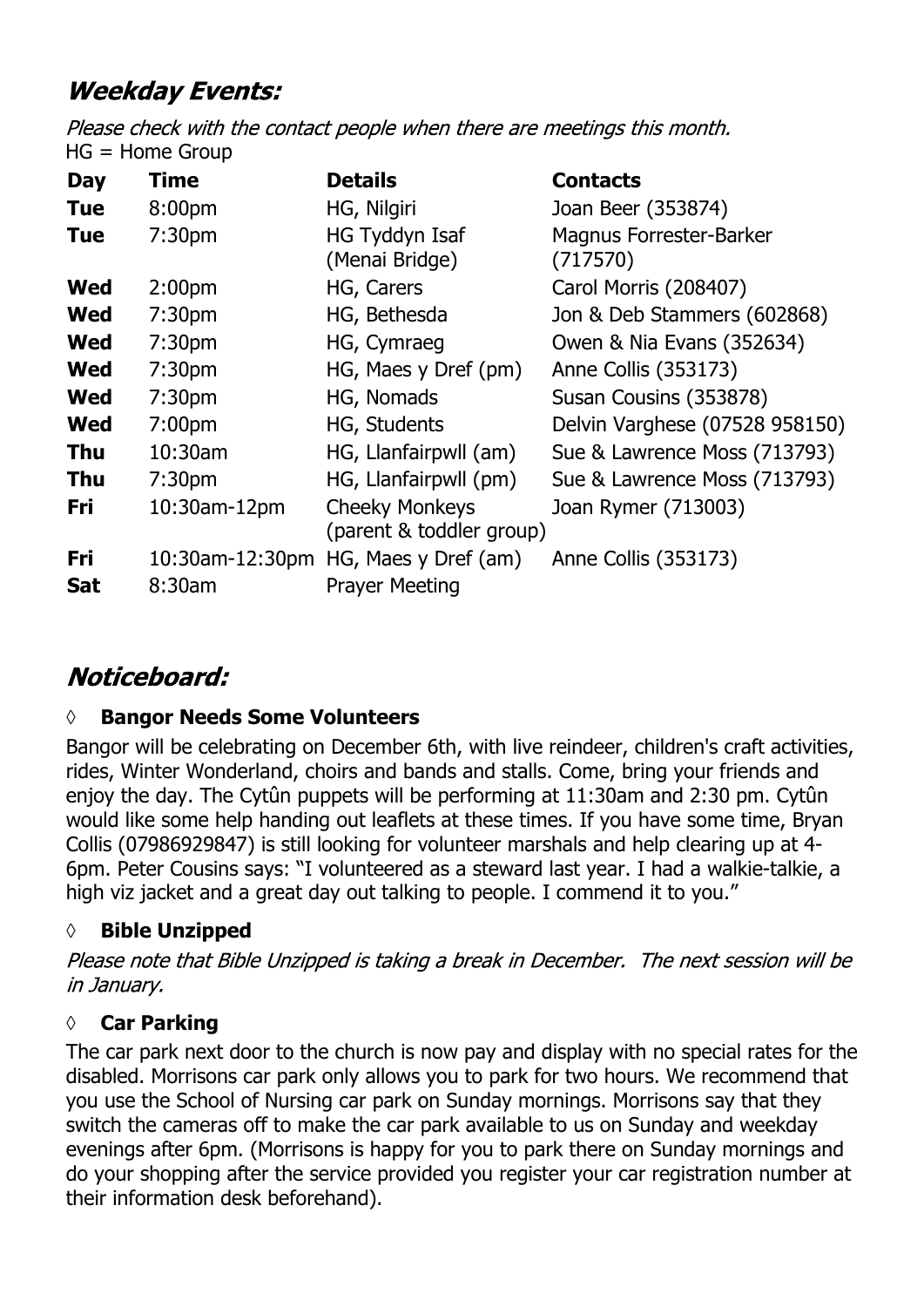# **◊ Church Lunch**

We will host a church lunch after the morning service on **Sunday December 7th**. Please bring enough buffet style 'finger food' for yourselves and one or two others.

#### *◊* **Church Walk** Monday 15 December  $10:30$ am

Freda is leading December's walk. Meet at 10:30am by Berea Newydd (Penrhos Road end). There should be enough room for parking. Then we'll go the long, pretty way to Susan and Peter's house, aiming to get there between 12:30 and 1 pm. The route will be past Coleg Menai and College Road, along Lower Garth Rd, Beech Rd promenade, the cycle track, round the back of Bangor, down into Caernarfon Rd, across to Ainon Rd. and so to our destination. Roger Malone is compiling photos of this year's walks, to be shown over tea at Susan's. Could anyone with photos of the walks this year (or last year if not) please let Roger have them ASAP, by e-mail (roger.eve@btinternet.com) or on a disk or memory card/stick.

## **◊ Ebola Crisis**

Tearfund has launched an appeal for combatting the Ebola virus crisis. Penrallt has sent a £200 donation from our contingency Missions budget on your behalf. If you would like to add to this you can do it directly online easily by going to http://www.tearfund.org where you will find a "donate" button ready to receive your gift.

## **◊ Getting your prayer life into gear**

We believe in prayer and encourage people to pray. You can send prayer request to our electronic diary via office@penrallt.org (there are also prayer cards in the church porch that you can fill in). Better still, you can receive the prayer diary straight to your inbox every Monday by emailing the office now and requesting to be put on the list. And for more immediate sharing and response in prayer why not search on Facebook for Penrallt Prayer Point and send a request to join our page dedicated to prayer.

## **◊ Homeless in Bangor**

The church's policy is not to give money directly to the homeless in Upper Bangor nor bring them into the church to feed them. You will find brown envelopes in the porch for a gift that will buy meal vouchers which are distributed to the homeless by the Cathedral. So far Penrallt has contributed about £6,000 to this scheme. Our community centre is occupied every day which makes it impossible to create a ministry to the homeless from our building. Lately we have been struggling with aggressive behaviour on the church premises by homeless people and we are having to try to keep the door locked more often. Please respect the church's policy. If you would like to do more to help the homeless we recommend that you contact St Mary's Hostel who are specialized in this ministry. Thank you.

## **◊ Lecture in Manchester**

The Northern Baptist Learning Community is offering a public lecture: on Monday 1st December 2014 by Rev'd Dr Noel Irwin: "Becoming More Vile? Theology and Radical Incarnation." Speak to Elaine Green for more details.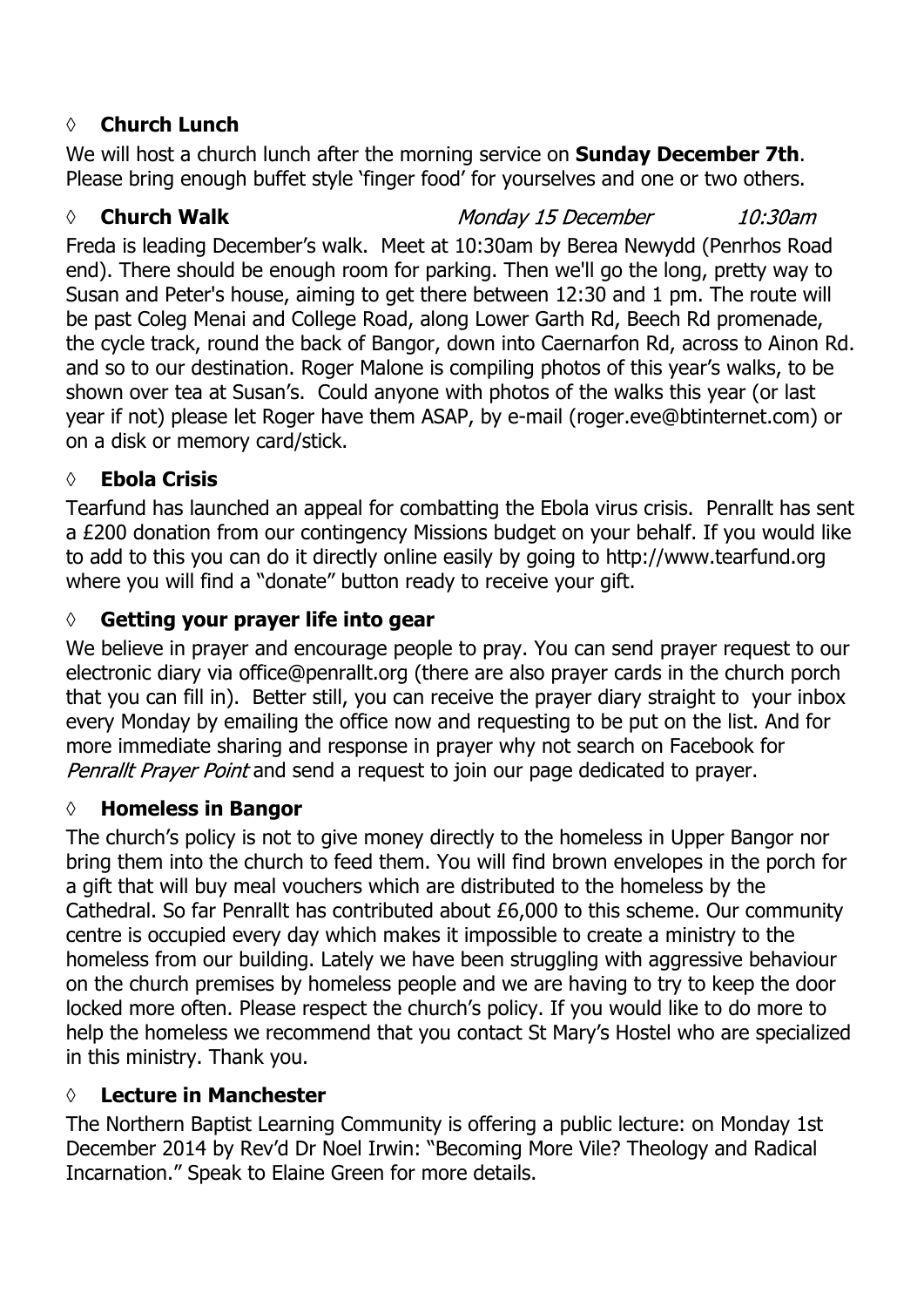#### *◊* **Men's Prayer Meeting**

Time spent in prayer will be followed by coffee in Options.

#### **◊ Pastoral Help**

If you have pastoral concerns please contact Peter or else one of the other members of the Pastoral Care team:

Wednesday 3 December

| Pat Borlace 713146  | Adrienne Ferrada     | Geoff Moore 410582  |
|---------------------|----------------------|---------------------|
| Dave O'Brien 671848 | Judy Stammers 364394 | Helen Thomas 600174 |

#### **◊ The Prayer Room…**

…is open before and after the service for quiet prayer. Penrallt is a place of prayer, so make use of this sacred space.

# **From the church office:**

**Advance Notice:** Please ring fence the weekend of 23rd - 25th January 2015 as we celebrate the 10th anniversary of worshiping in our present building.

**Church office closure:** Please note that the office will be closed from Tuesday 23rd December and will re-open on Friday 2nd January.

**Roshni writes:** "Since I am rushing back to India following my mother's departure from this world, I thought it prudent to write a message to the Penrallt family. First of all, thank you all for the prayers support as I shifted between my daughter and my mother - birth and serious illness on one side; serious illness and death on the other. It has been a tough call deciding where to be. I believe the decisions I did take were God led though in many ways I probably failed both of them by stretching myself too thin. The backup I had from your prayers was evident to me throughout.

"Shifting the focus, please can I ask you to take time out to celebrate as one church family the 10th anniversary of our building. The tickets for the dance will be on sale soon, please buy them as they come out. I go on from the notion that God's vision of a family is 'all age' – young, older, the elderly – all getting together at times to be thankful and rejoice; this is such an occasion. Therefore, may I ask you all to enter the spirit of thanksgiving; we have a lot to be thankful for. Carefully consider also who you might wish to invite from those who have been with Penrallt and moved away in recent years.

"My prayers are with all of you especially those who are ill or supporting the sick ones. Through testing times God's presence becomes more evident though we might wonder where He is."

**Deadline for next month's newsletter:** Sunday 14 December (NB this is a week earlier than usual due to the office closure over Christmas.)

Please send information to Magnus (office@penrallt.org; 01248 353355) All notices should be submitted in writing (preferably by email) as early as possible.

**Full Focus:** Please note that the Focus article overleaf has been slightly abridged due to space constraints. If you would like a copy of the full article, together with some pictures, please contact Magnus in the church office.

10:30am